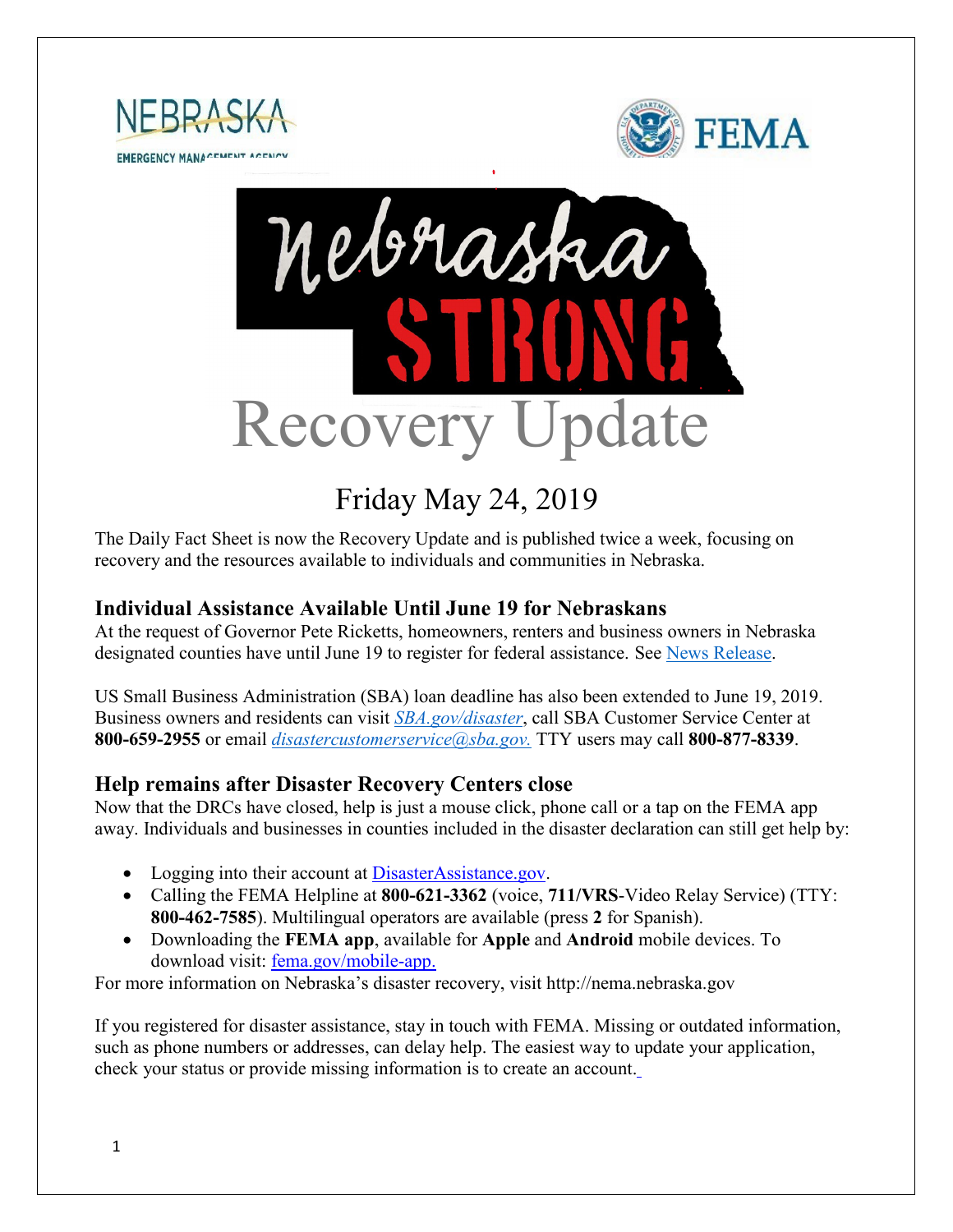To set up an account:

- 1. Go to: [DisasterAssistance.gov](http://www.disasterassistance.gov/)
- 2. Select Check Your Application Status "Access Your Account" button

To create an online account, you must first verify your identity: Click **Check Status** on the **Home** page or from the **Get Assistance** menu. Click **Create Account**.

• Enter your date of birth and Social Security number.

After your identity is verified, you may continue:

- Create a user ID and password.
- Enter an email address. This is the only way we can send you a PIN that you need to access your account. A temporary PIN will be sent to the email address you entered. You should receive it within 24 hours.

After you receive your PIN, follow the instructions in the email to finish creating your account. Before you can set up an account, you need to answer four security questions to prove who you are. We pull these questions from data in your public record. We use them to make sure your personal information is secure. If you get an error, this means your answers don't match what's on record.

For help to access your account or for lost or forgotten user ID, password or PIN, call the Internet Help Desk, 24 hours a day, 7 days a week at 1-800-745-0243. When you call the help desk, you need to provide the following: your Registration ID and your Social Security Number.

To comply with the Privacy Act, help desk staff cannot create an online account for you. They also cannot provide information or help with your FEMA account or application. You must contact the Disaster Assistance Helpline.

To apply for assistance that FEMA doesn't manage, you will need to follow the instructions provided for each program. This may require going to another agency's website.

#### **Federal Disaster Assistance Is for Nebraska Renters, Too**

Renters in counties and tribal areas whose homes and property were damaged in this disaster may be eligible for federal disaster assistance. For information on assistance available, [click here.](https://www.fema.gov/news-release/2019/05/13/federal-disaster-assistance-nebraska-renters-too)

#### **Housing Resources for Disaster Survivors**

The State of Nebraska is leading a Housing Task Force to address housing shortages and unmet needs in communities affected by flooding. A fact sheet [listing resources](https://edit.fema.gov/news-release/2019/04/19/fact-sheet-housing-resources-residents-nebraska-affected-march-storms-0) is posted on FEMA's disaster web page: [fema.gov/disaster/4420.](http://www.fema.gov/disaster/4420)

## **Check Permit Requirements Before Rebuilding**

It is important for Nebraskans to **check with local building authorities about local or state permits** before starting reconstruction. These may include building permits, floodplain development permits, permits for repair of septic systems, and others. See NEMA guidelines [here.](https://nema.nebraska.gov/sites/nema.nebraska.gov/files/doc/ehp-considerations.pdf) To find out what state permits may be required, please visit [dnr.nebraska.gov/floodplain.](https://dnr.nebraska.gov/floodplain)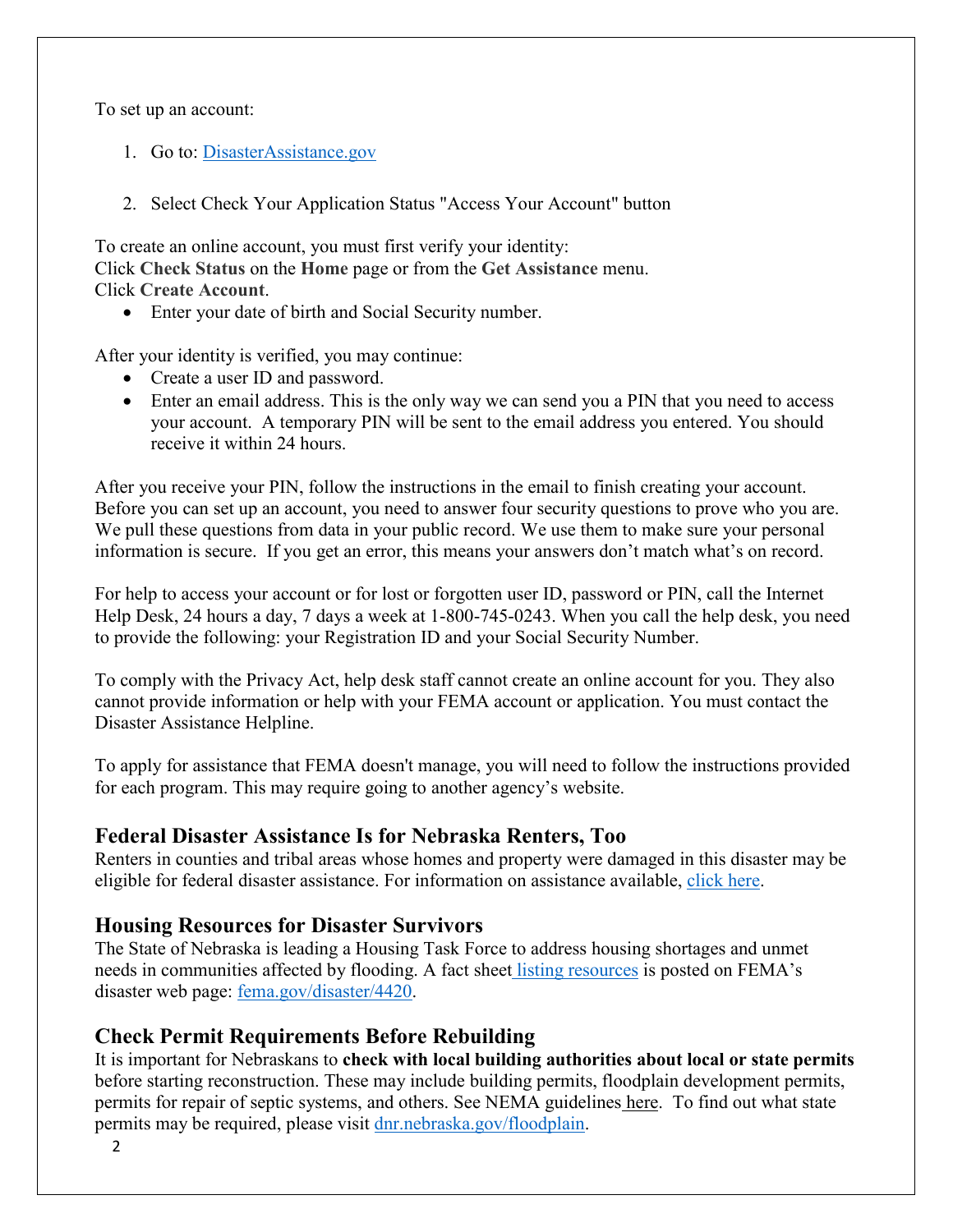## **Understanding Your FEMA Letter**

If you applied for assistance from FEMA, you will receive a letter in the mail or via email that explains the status of your application and how to respond. It is important to read the letter carefully. Your letter will include the amount of any assistance FEMA may provide and information on the appropriate use of disaster assistance funds.

• If you have questions about the letter, you may go online to **DisasterAssistance.gov**; call the disaster assistance helpline at **800-621-3362** or **800-462-7585 (TTY**).

#### **FEMA Hires Nebraskans to Work on Disaster Recovery**

FEMA is hiring Nebraskans to help with recovery efforts, go to [www.USAJobs.gov.](http://www.usajobs.gov/) The website is updated regularly. Type "FEMA Local Hire" in the search box and "Nebraska" in the location box.

## **Keep your recovery options open with U.S. Small Business Administration (SBA) low-interest loans**

SBA loans provide the largest source of long-term federal disaster recovery funds for survivors in a major disaster declaration. By submitting an initial application with SBA, you will keep the option open to obtain recovery funds that you may need. Don't wait for insurance claims to be settled; it is not necessary to know how much money you may need. There is no cost to apply, or any obligation to accept funds if approved.

If SBA is unable to offer you a loan, you may be referred back to FEMA for potential additional grant assistance. Survivors who've been referred for low-interest loans with SBA and don't apply, will not be considered for these "other needs" grants from FEMA.

SBA has approved over **\$36.3 million in low-interest recovery loans for Nebraskans**. \$30.7 million for homeowners and renters and \$5.5 million for businesses and private nonprofits, so far. SBA is also operating two Disaster Loan Outreach Centers to help homeowners, renters, businesses and nonprofits with face-to-face assistance to apply and to close their approved loans. The centers are in the **Fremont City Auditorium, Community Room at 925 N Broad St, Fremont, NE 68025** in Dodge County, and at **3802 Raynor Parkway, Suite 201, Bellevue, NE 68123**.in Sarpy County. Both centers are open 9 a.m. to 6 p.m., Mondays – Fridays. No appointment necessary.

To apply online or for any questions, residents and businesses can visit [SBA.gov/disaster,](http://www.sba.gov/disaster) call SBA's Customer Service Center at 800-659-2955, or email [disastercustomerservice@sba.gov.](mailto:disastercustomerservice@sba.gov) TTY users may call 800-877-8339.

#### **Free Safety and Health Consultations Available to Flood-Impacted Businesses**

The Nebraska Department of Labor (NDOL) is offering free safety and health consultations to businesses in flood-impacted areas. Trained NDOL consultants are available to assist with mold remediation plans, provide safety and health assessments, identify electrical hazards, and perform overall risk assessment. For more information go online to [dol.nebraska.gov.](https://dol.nebraska.gov/PressRelease/Details/117)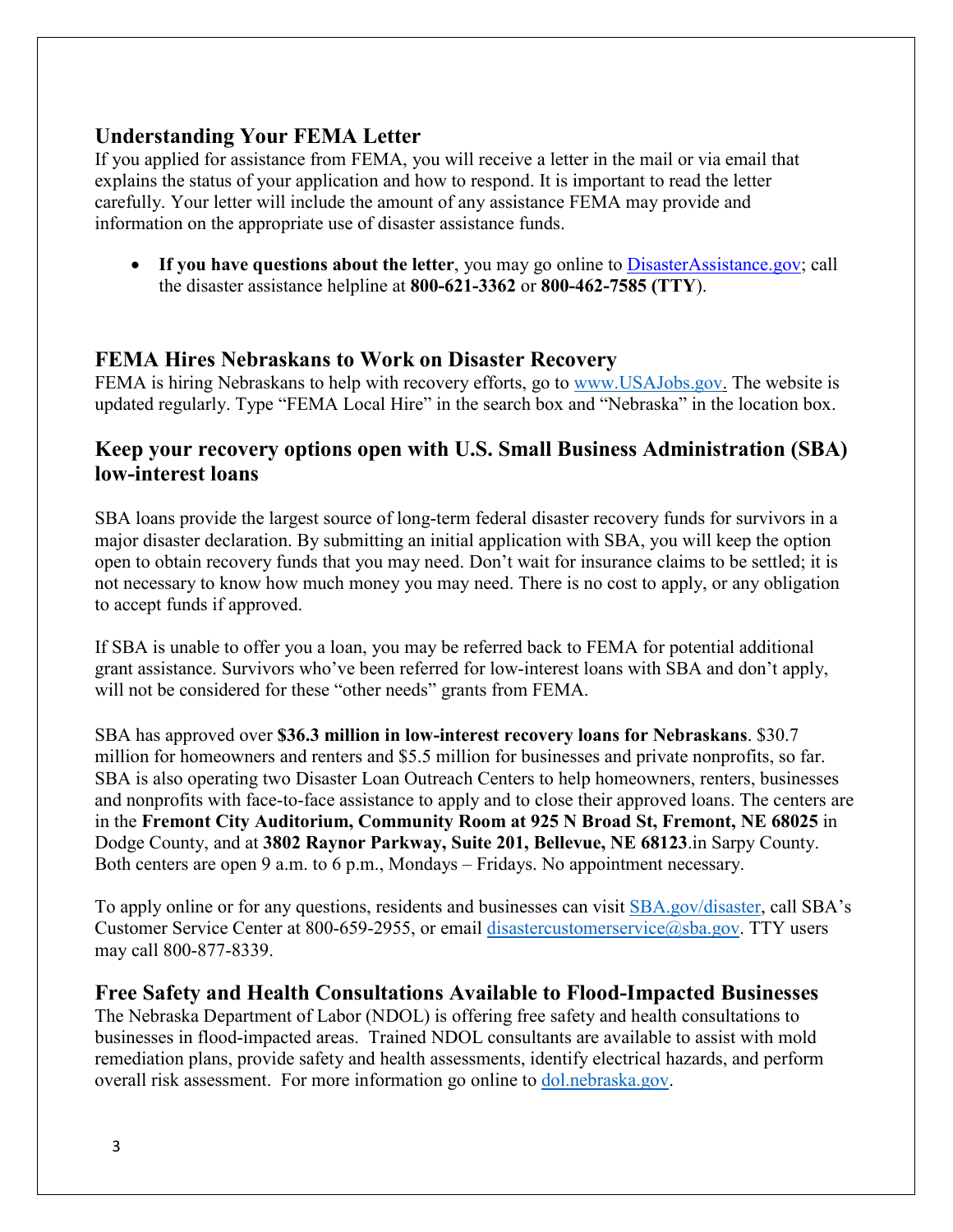## **Crisis Counseling Services Available**

Survivors may call the Rural Response Hotline at 800-464-0258**.** Outreach workers are available to support emotional and psychological issues. Callers receive tips on how to handle disaster-related distress, along with referrals to local treatment centers, support groups and community-based organizations. **For more information see [nema.nebraska.gov.](file://fema.net/R7/DR/DR-4420-NE/EA/Planning%20and%20Products/Writers/Dale%20Bonza/DFS/nema.nebraska.gov)**



#### **National Flood Insurance Program (NFIP)**

As of May 17, NFIP has received 1,029 flood insurance claims in Nebraska and issued \$5,129,287 in advance payments to policyholders. Total paid on all claims: \$31,794,806.

#### **NFIP Increased Cost of Compliance Can Help with Rebuilding in Nebraska**

If you have a policy with the NFIP and your home was damaged extensively by March storms, you may qualify for additional coverage under your policy, under the provisions of Increased Cost of Compliance (ICC). ICC funds can help defray the costs of elevating, floodproofing, demolishing or relocating a residence. For more information contact your local floodplain administrator, NFIP at **800-427-4661**, or your insurance agent.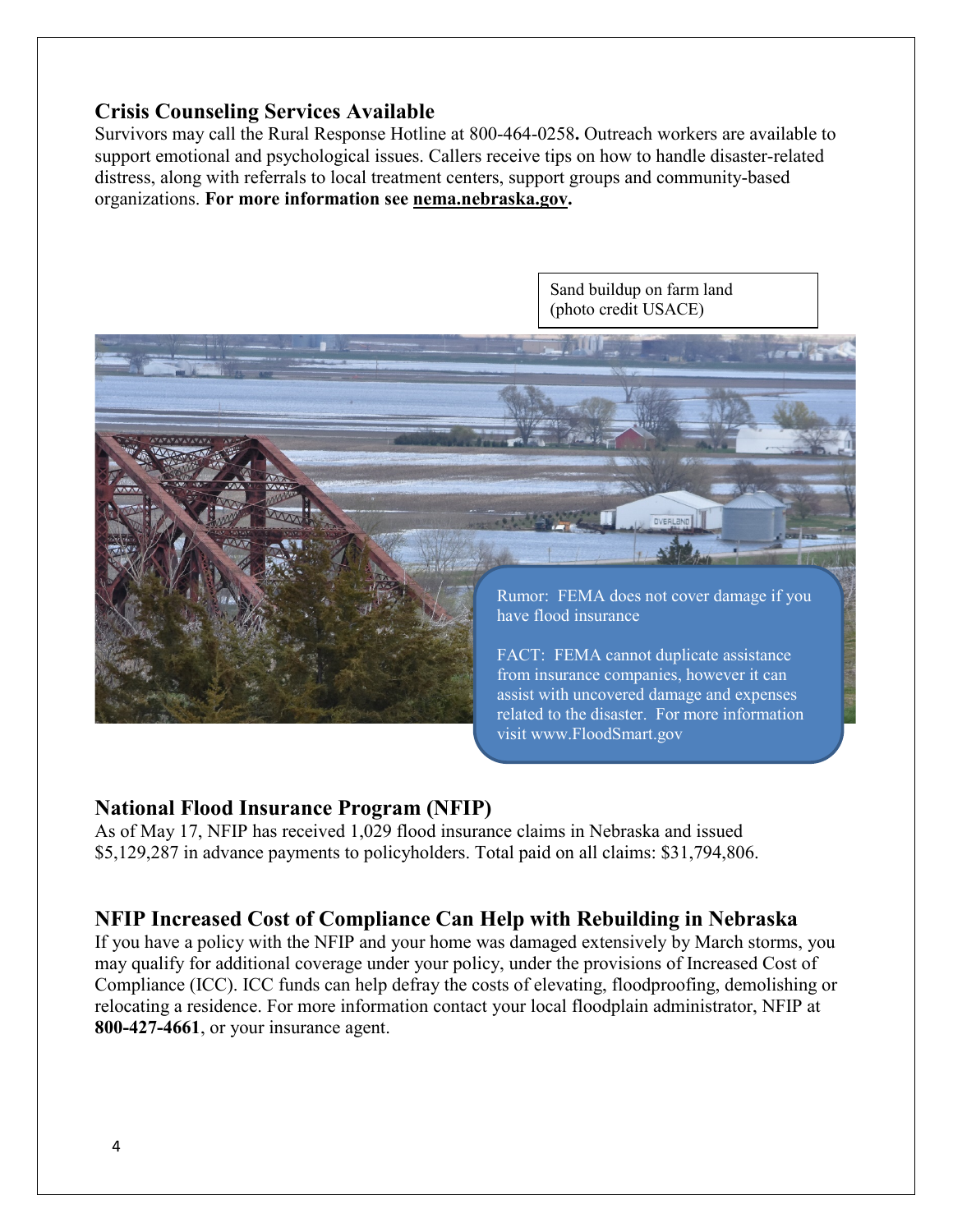## **Debris Removal a Priority for Communities**

Debris needs to be separated into categories and placed at the curb; it should not block the roadway. For details see the website: [deq.state.ne.us/.](http://www.deq.state.ne.us/)

## **Agriculture News: Grants, Loans and other Programs**

- **U.S. Department of Agriculture(USDA) [Natural Resources Conservation Service](https://www.nrcs.usda.gov/wps/portal/nrcs/mo/newsroom/releases/9cb3c5a7-d3a4-470f-8fa0-cb132f8e07ab/)  (NRCS) [Cover Crops for Disaster Assistance Initiative](https://www.nrcs.usda.gov/wps/portal/nrcs/mo/newsroom/releases/9cb3c5a7-d3a4-470f-8fa0-cb132f8e07ab/)** (soil erosion, water quality, etc.) announced a **new application deadline of August 1, 2019** to accommodate farms facing delayed planting.
- **[NRCS Environmental Quality Incentives Program](https://www.nrcs.usda.gov/Internet/FSE_MEDIA/nrcseprd1429025.pdf)** NRCS funding is available to assist with disaster recovery either through special EQIP signups or annual EQIP funding.
- **USDA** announced **higher limits now are available for borrowers** interested in USDA's farm loans. For more information, visit [USDA Farm Service Agency.](https://www.fsa.usda.gov/)
- **USDA Rural Development (RD)** Business and Co-op Programs have a funding opportunity for a [Rural Cooperative Development Grant.](https://www.rd.usda.gov/programs-services/rural-cooperative-development-grant-program) Applications are due June 3, 2019. Total funding will be \$5,800,000.
- **USDA RD** delivered its Multi-Family [Housing Vacancy Report](https://www.rd.usda.gov/) to the U.S. Department of Housing and Urban Development (HUD). There are 227 vacant units available.

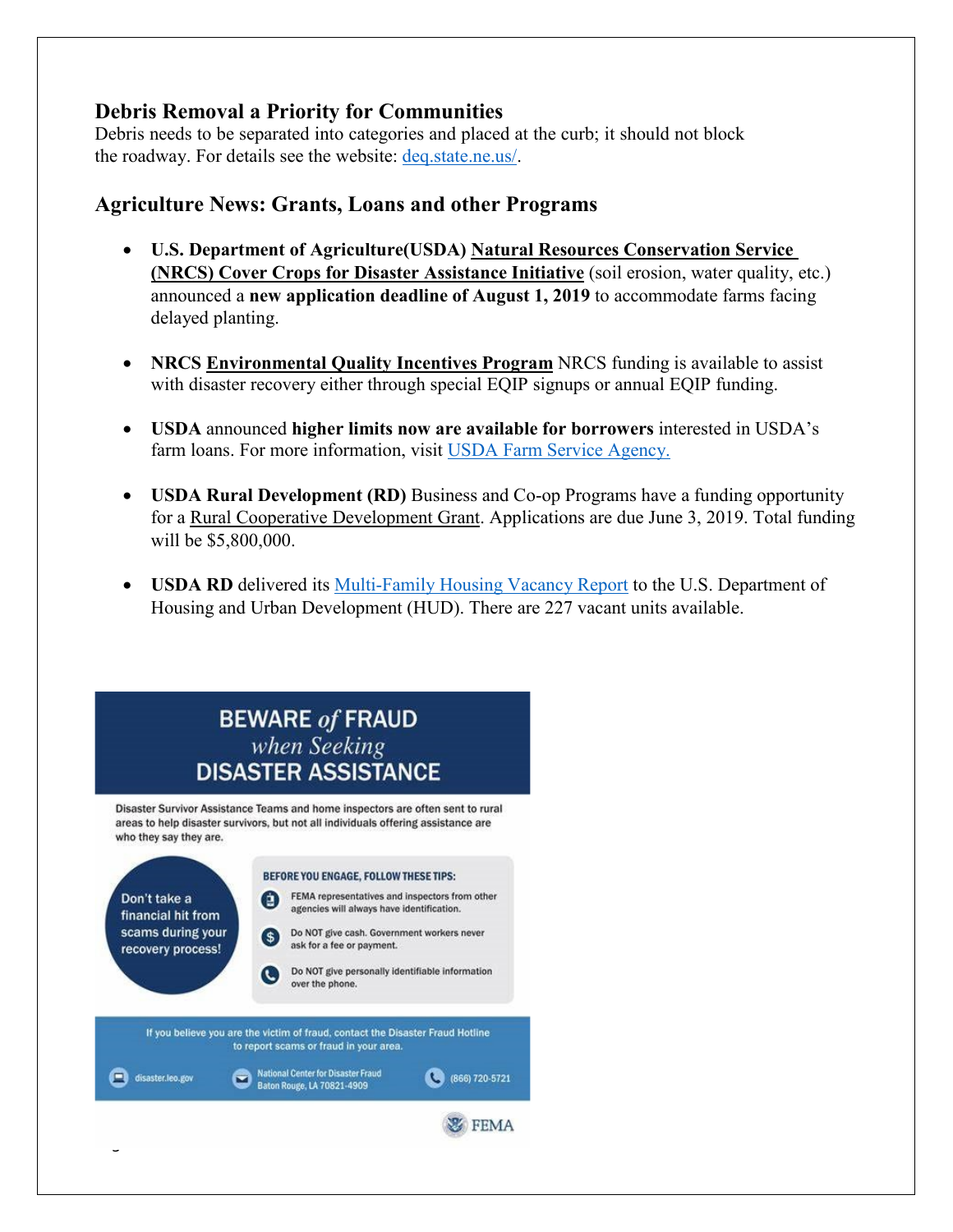## **27 Counties and One Tribe Eligible for FEMA Individual Assistance**

Homeowners and renters in Antelope, Boone, Boyd, Buffalo, Burt, Butler, Cass, Colfax, Cuming, Custer, Dodge, Douglas, Hall, Howard, Knox, Madison, Nance, Nemaha, Pierce, Platte, Richardson, Saline, Sarpy, Saunders, Stanton, Thurston and Washington counties and the Santee Sioux Nation are eligible for Individual Assistance.

## **Individuals & Households Program (IHP)**

As of May 20, **5,874 applicants in designated counties have applied for Individual Assistance.**

- FEMA has approved **\$22,407,325.**
- This includes **\$19,904,357** for housing assistance and **\$2,502,968** for disaster-related other needs.
- **Deadline to register for Individual Assistance is June 19.**

## **FEMA Public Assistance in Nebraska**

The Nebraska Emergency Management Agency (NEMA) Public Assistance Unit works with FEMA to provide assistance in the wake of disaster. The Public Assistance (PA) Program has been authorized for 80 counties and five tribal areas that sustained major damage in the disaster. The PA Program is available to assist with reimbursement of repairs to damaged eligible facilities including: roads, bridges, water control facilities, buildings, equipment, utilities, parks and recreational facilities. It is also available to assist with reimbursement of emergency functions such as debris removal and emergency protective actions. The federal cost share for this program will not be less than 75 percent of eligible expenses for emergency measures and permanent restoration.

Eligible applicants in the designed damage area include**:** local governments, state government, certain non-profit organizations for example houses of worship, schools, and Native American tribal governments.

For comprehensive information on the Public Assistance Program, go online to the NEMA Website **[nema.nebraska.gov/recovery/public-assistance](https://nema.nebraska.gov/recovery/public-assistance)**; where you find links to information and forms that describe the "who, what, where, when, why and how" for municipalities, governmental entities and certain nonprofit organizations that are eligible to participate in this program. Included are:

- **FEMA Grants Portal Information** If you have not received an email for the Grants Portal, please call (402) 429-3389.
- **The deadline to apply is June 20, 2019**.

#### **PA Update**

- **80** counties and **5** tribal areas have been designated for Public Assistance
- **403** Requests for Public Assistance have been submitted
- **331** applicants are eligible
- **137** Exploratory Calls completed
- **81** Recovery Scoping Meetings completed

For a Fact Sheet describing the application process, visit online [https://www.fema.gov/disaster/4420.](https://www.fema.gov/disaster/4420)